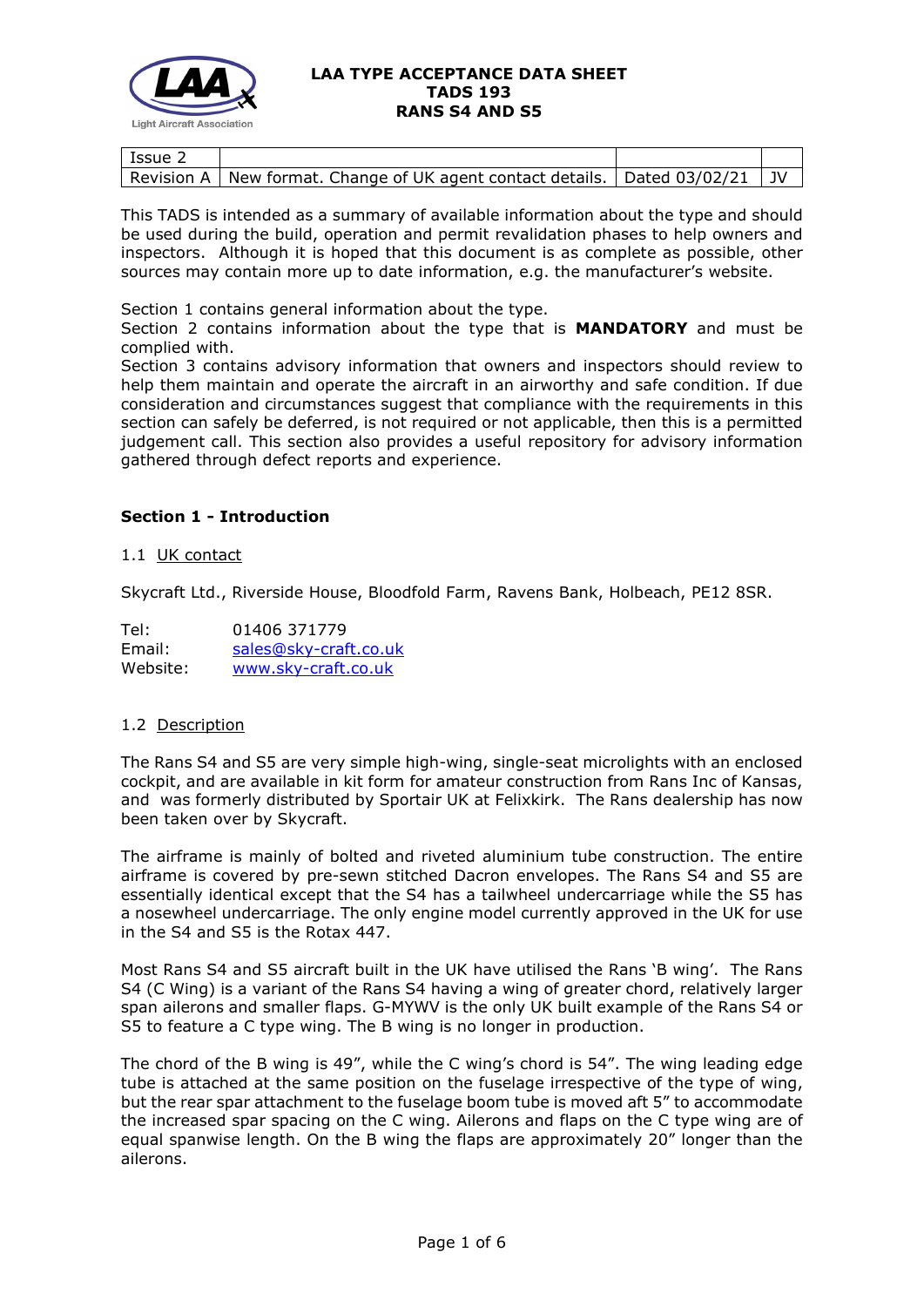

The majority of the Rans S4 and S5 aircraft were built in the UK in the late 1980s or early 1990s. According to Rans, various changes have been made to the Rans S4 and S5 since 1993 when the last kit was supplied to a UK builder. These include changes to the doors, fuel tanks, wing tip ribs, wing tensioning rib, introduction of tailcone side channels, lengthened engine mount and cowling. These changes need to be investigated during the build of any subsequent imported kit.

Note that the only propeller(s) approved for an individual aircraft are those listed on the individual aircraft's Operating Limitations document or in the [PTL/1](http://www.lightaircraftassociation.co.uk/engineering/NewMods/PTL.html) (Propeller Type List) for the type.

### **Section 2 – Mandatory information for owners, operators and inspectors**

At all times, responsibility for the maintenance and airworthiness of an aircraft rests with the owner. A Condition of a Permit to Fly requires that: *"the aircraft shall be maintained in an airworthy condition".* 

### 2.1 Fast Build Kit 51% Compliance

The contents of the standard kit is accepted as compliant with the 51% 'major portion' requirements on the basis that it is the same kit standard that has been accepted as 51% compliant by the FAA.

#### 2.2 Build Manual

Rans provide a comprehensive build manual for the S4 and S5.

### 2.3 Build Inspections

Build inspection schedule 9 (tubular aircraft). Inspector approval codes A-A, A-M, K or M. Inspector signing off final inspection also requires 'first flight' endorsement.

#### 2.4 Flight Manual

A set of pilot's notes for the Rans S4 and S5 are included in the build manual.

### 2.5 Mandatory Permit Directives

Applicable specifically to this aircraft type:

#### [2003-016](http://www.lightaircraftassociation.co.uk/engineering/TADs/193/MPD2003-016.pdf) Revised seat suspension

Also check the LAA website for MPDs that are non-type specific [\(TL2.22\)](http://www.lightaircraftassociation.co.uk/engineering/TechnicalLeaflets/Operating%20An%20Aircraft/TL%202.22%20non-type%20specific%20MPDs.pdf).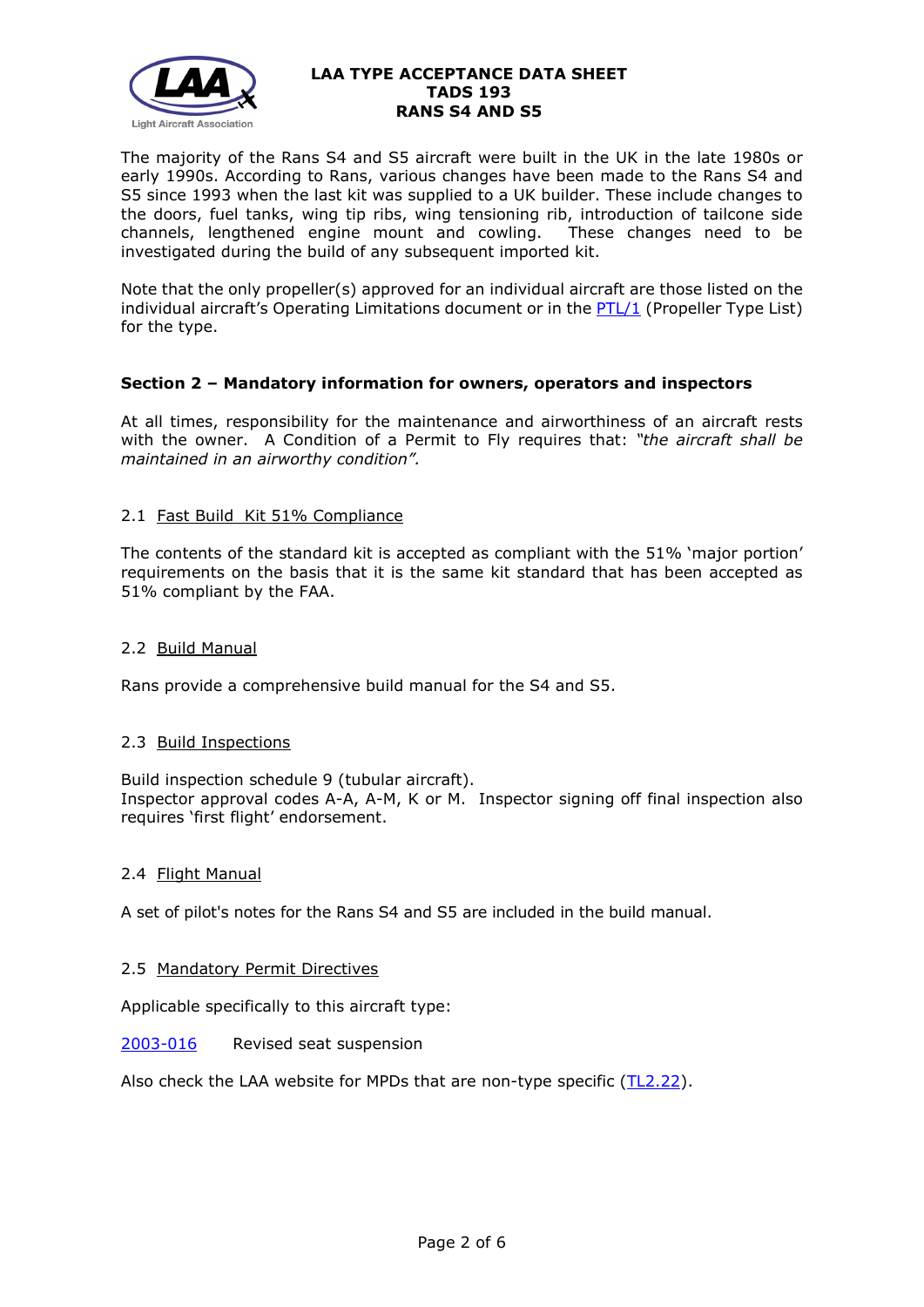

# 2.6 LAA Required Modifications (including LAA issued AILs, SBs, etc)

Five modifications were required by the LAA for acceptance of the type in the UK, as follows:

| MOD-193-001 | Fuel system mods |
|-------------|------------------|
| MOD-193-002 | Fire precautions |
| MOD-193-003 | Placards         |
| MOD-193-004 | Airframe mods    |

In addition, following a fatal accident in the 1980s, compliance with Rans SB 08289-01 was mandated by LAA. This service bulletin introduced a pair of rollers alongside the cantilevered sliding shaft at the forward end of the elevator pushrod, to prevent it bending under pilot effort loads and prevent possible jamming of the elevator controls.

In-service bulletins:

| MOD-193-005 | Seat suspension cable (MPD 2003-016 refers)       |
|-------------|---------------------------------------------------|
| MOD-193-006 | Inspections of tail bracing wire attachment tangs |

2.7 Additional engine operating limitations to be placarded or shown by instrument markings

Notes:

- Refer to the engine manufacturer's latest documentation for the definitive parameter values and recommended instruments.
- Where an instrument is not fitted, the limit need not be displayed.

### 2.8 Control surface deflections

TBC

### 2.9 Operating Limitations and Placards

(Note that the wording on an individual aircraft's Operating Limitations document takes precedence, if different.)

- 1. Maximum number of occupants authorised to be carried: One
- 2. The aircraft must be operated in compliance with the following operating limitations, which shall be displayed in the cockpit by means of placards or instrument markings:
	- 2.1 Aerobatic Limitations

The aeroplane is permitted to fly only for non-aerobatic operation. In this context, non-aerobatic operation includes:

- i) any manoeuvre necessary for normal flying.
- ii) intentional stalls from level flight.

 iii) steep turns in which the angle of bank does not exceed 60 degrees. Intentional spinning is prohibited.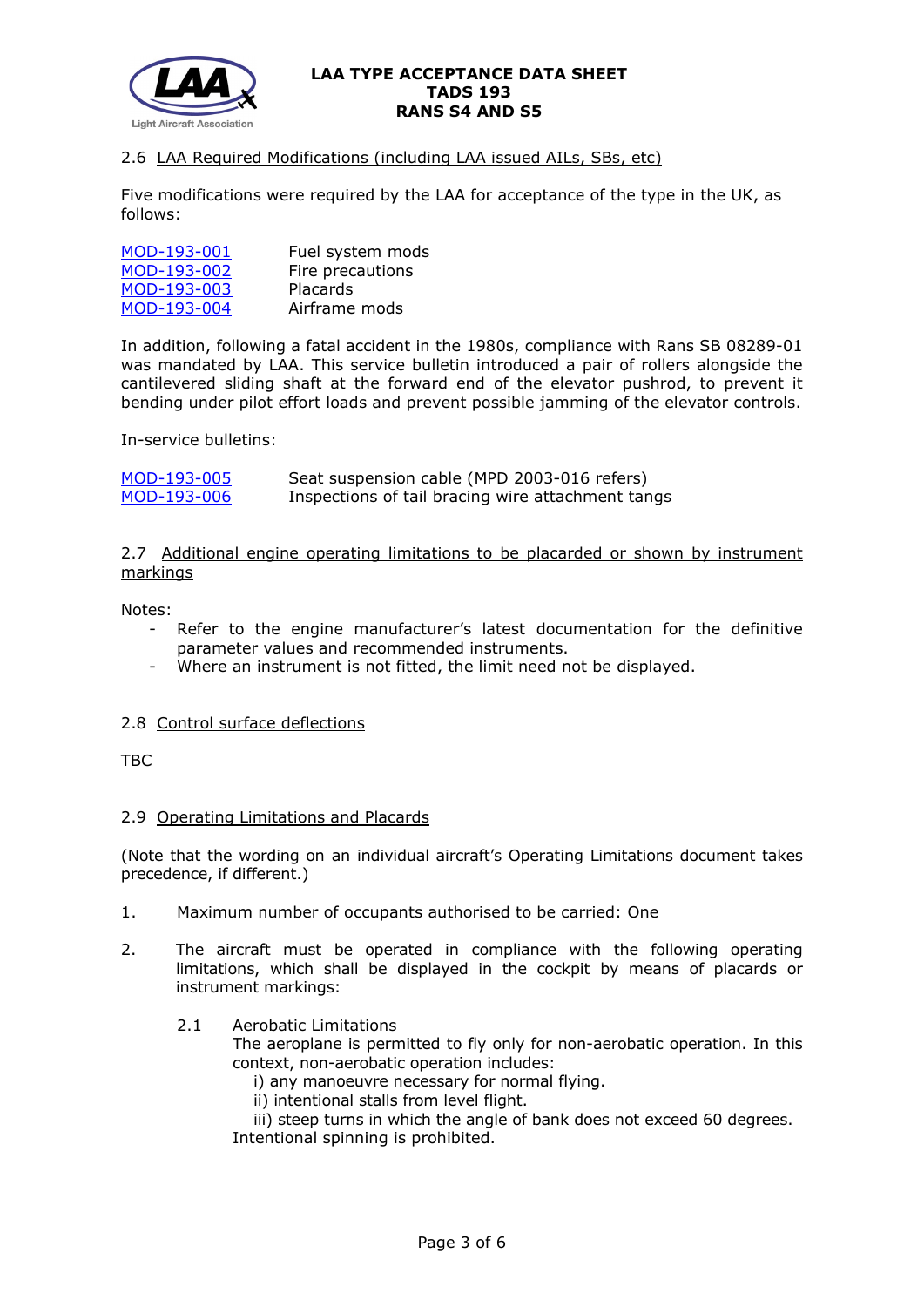

- 2.2 Loading Limitations Maximum Total Weight Authorised: 587 lbs CG Range, B wing: 58.5" to 62.0" aft of datum (originally cleared with 61.0" aft limit) CG Range, C wing: 60.0" to 62.5" aft of datum Datum Point is: rear face of propeller
- 2.3 Engine Limitations Maximum Engine RPM: 6800
- 2.4 Airspeed Limitations Maximum Indicated Airspeed ( $V_{NE}$ ): 80 mph Max Indicated Airspeed Flaps Extended: 50 mph
- 2.5 Other Limitations The aircraft shall be flown by day and under Visual Flight Rules only. Smoking in the aircraft is prohibited.

Additional Placards:

"Occupant Warning - This Aircraft has not been Certificated to an International Requirement"

A fireproof identification plate must be fitted to fuselage, engraved or stamped with aircraft's registration letters.

As a microlight aircraft, additional microlight weight placard must be fitted as described in TL 2.11/3.16 regarding empty weight and payload.

### 2.10 Maximum permitted empty weight

180 kg (398 lbs) with full fuel

Due to differing fuel tank capacities, max permitted empty weight varies from one example to another. It is therefore necessary to specify max permitted weight with no pilot but all fuel tanks full.

Fuel tank(s) must be sufficient in capacity to allow an hour's flying at max continuous power. With a Rotax 447 this is a minimum of 11 kg of fuel (3.5 imp gallons).

### **Section 3 – Advice to owners, operators and inspectors**

#### 3.1 Maintenance Manual

Nil. In the absence of a manufacturer's maintenance schedule for the airframe a customised version of the LAA Generic Maintenance Schedule should be used. Further information on maintenance schedules can be found in the [Aircraft Maintenance](http://www.lightaircraftassociation.co.uk/engineering/Maintenance/Aircraft_Maintenance.html) section of the LAA website. Refer to build manual for rigging instructions.

### 3.2 Manufacturer's/Standard Options

Optional additional overhead fuel tank in fuselage.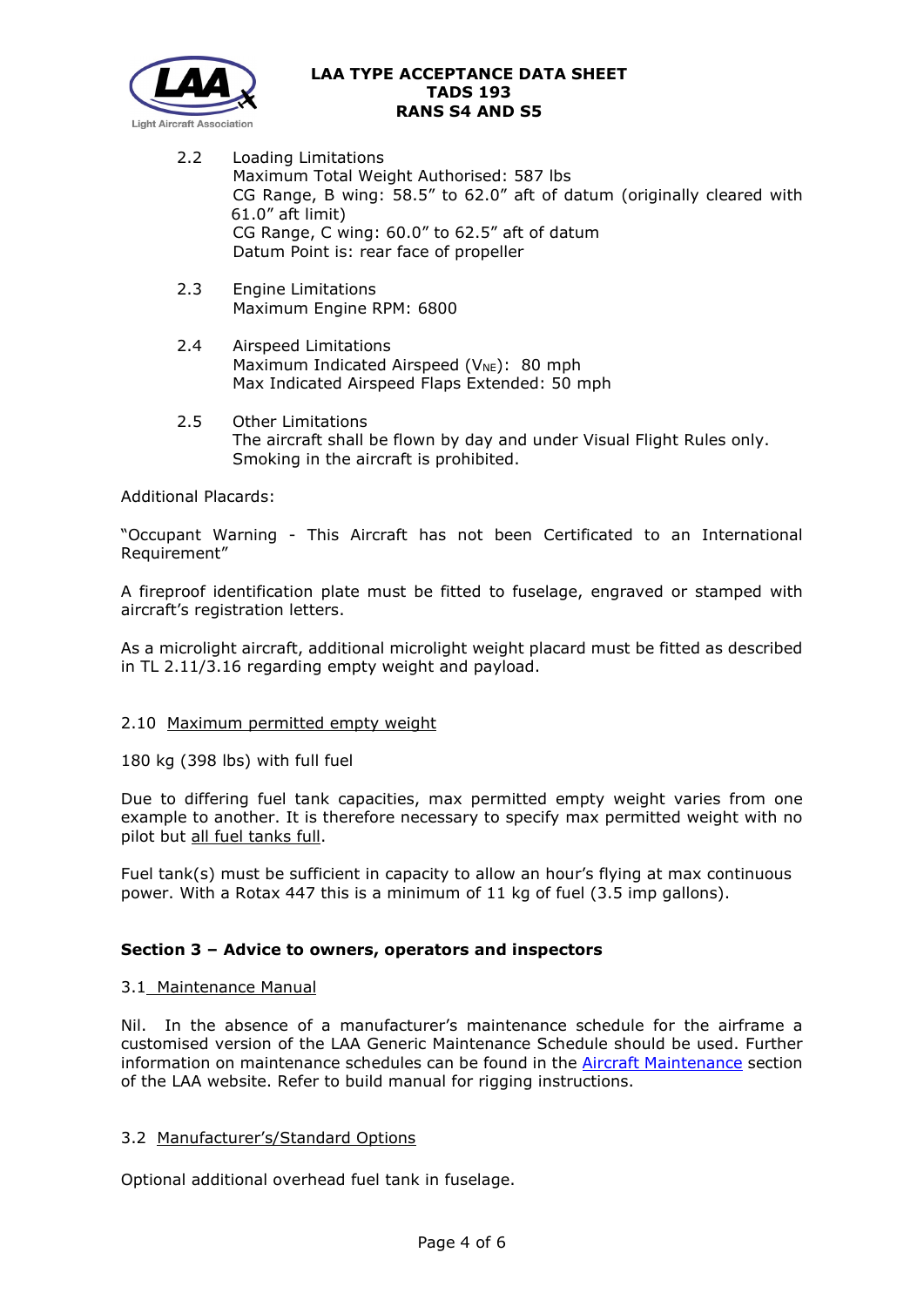

#### 3.3 Manufacturer's Information (including Service Bulletins, Service Letters, etc)

In the absence of any over-riding LAA classification, inspections and modifications published by the manufacturer should be satisfied according to the recommendation of the manufacturer. It is the owner's responsibility to be aware of and supply such information to their Inspector.

| SB 012390-03                           | Control linkage rod end connectors                                  |
|----------------------------------------|---------------------------------------------------------------------|
| SB 82091-011                           | Saddles - incorrect stand-off dimension                             |
| SB 061291-01                           | Pulley cable keepers                                                |
| SB 092190-01                           | Lock rings on tail cable turnbuckles                                |
| SB 092090-01                           | Elevator hinge bolts                                                |
| SB 082890-01                           | Elevator control - addition of rollers                              |
| SB 113                                 | Longeron/main gear attachment point reinforcement                   |
|                                        | Assembly-Alert 135 Wing flap compression tube, incorrect bolt holes |
| Assembly-Alert 133                     | Expansion of rotationally moulded fuel tank                         |
| Assembly-Alert 125 Fuel cap venting    |                                                                     |
| Assembly-Alert 109 Aft lift strut shim |                                                                     |
|                                        |                                                                     |

#### 3.4 Special Inspection Points

- Fabric life is limited and strength can degrade quite rapidly under adverse conditions particularly on surfaces exposed to sunlight. The Bettsometer is standard device for assessing fabric strength.
- A fatal accident with a Rans S4 occurred due to the control system jamming in the down elevator position, as a result of which Rans issued a service bulletin which introduced a mandatory safety modification, SB#08289-01 which added rollers to the sliding shaft of the elevator pushrod to prevent it becoming bent under maximum pilot effort loads. It is essential to ensure that the rollers remain fitted throughout the operational life of the aircraft.
- Check bracing wire attachment tangs carefully for signs of cracking in service, particularly on tail bracing wires, see MOD/193/006.

### 3.5 Operational Issues

The Rans S4 and S5 have been assessed as possessing adequate handling characteristics but it was found that the longitudinal static stability of the aircraft at the aft cg limit becomes essentially neutral at the high speed end of the envelope if the aircraft is trimmed to an unusually high speed cruise condition. Stability is positive at approach and climb out speeds and normal cruise speed. The trim range is restricted and the aircraft cannot be trimmed for high speed cruise at aft cg positions. This has been assessed as similar to many other microlight aircraft and adequate for this class of aircraft.

#### *Safety Spot* reference

The following *Safety Spot* articles are relevant to Rans S4/S5 aircraft:

*Light Aviation* [August 2010](http://www.lightaircraftassociation.co.uk/2010/Magazine/2010/Aug/Safety%20Spot%20Aug%2010.pdf) *Blocked fuel outlet*

Fuel tank outlet partially blocked by residue.